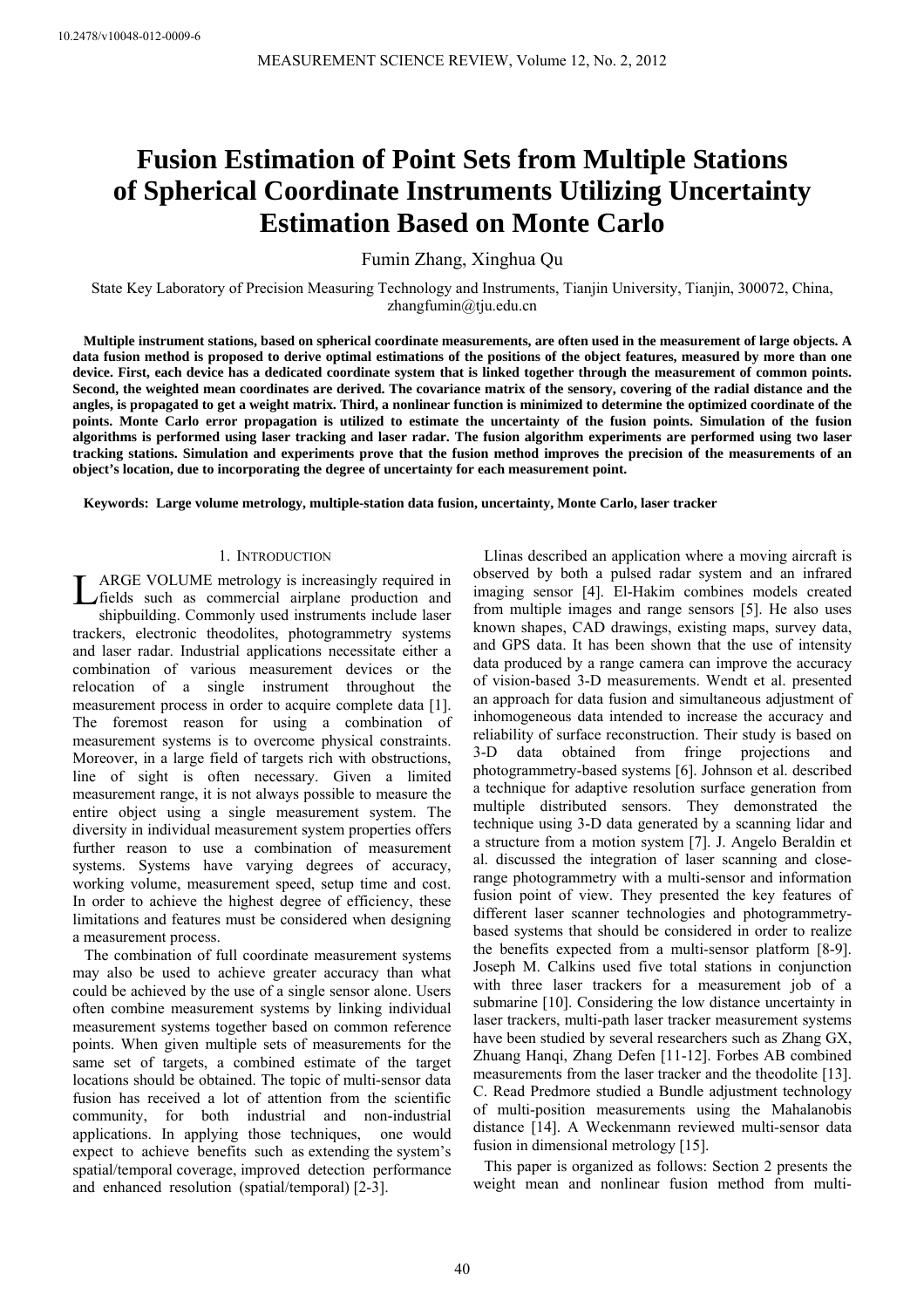station measurements, Section 3 proposes the uncertainty of each measurement point for fusion, using the Monte Carlo method, Section 4 gives an introduction to the simulation test evaluation procedure, using laser trackers and laser radar, Section 5 details the analysis of the experiment results using two laser tracker stations, and finally conclusions are given in Section 6.

## 2. FUSION METHODS

It is assumed that point  $\boldsymbol{D} = \begin{bmatrix} x^*, y^*, z^* \end{bmatrix}^T \in \mathbb{R}^3$  represents 3-D true coordinates of the location of a large sized object. However, the true values are unknown and our aim is to derive estimators  $\hat{\boldsymbol{D}} = [\hat{x}^*, \hat{y}^*, \hat{z}^*]^T$  of  $\boldsymbol{D}$ , from available multiple devices or stations of one device  $D_i$  *i*=1,…,*n*. It is assumed that  $\theta_i \in \mathbb{R}^p$  denotes the data collected by the *i*-th station, and *p* is the number of sensors in one station.  $p = 3$  is considered in this paper. The mathematical model *f* of each measurement station is used to convert sensor data *θ* to coordinate *D*. In general, *f* is nonlinear. In particular, a spherical coordinate measurement instrument is considered in this paper. Let  $\boldsymbol{\theta}^* = (l^*, \alpha^*, \beta^*)^T$  be the point *D* expressed spherically, where *l* is the radial distance from the coordinate system origin,  $\alpha$  is the horizontal angle, and  $\beta$  is the vertical angle. The output of device  $D_i$  is a random variable,  $\theta_i = (l_i, \alpha_i, \beta_i)^T$ . Then a simple model of the random and systematic effects associated with the measurements  $\theta$  is given by:

$$
l_i = l^* + d_0 + \varepsilon_{li}
$$
  
\n
$$
\alpha_i = \alpha^* + \varepsilon_{\alpha i}
$$
  
\n
$$
\beta_i = \beta^* + \varepsilon_{\beta i}
$$
\n(1)

where,  $\varepsilon_{li} \sim N(0, \sigma_{li}^2)$ ,

$$
\varepsilon_{\alpha i} \sim N(0, \sigma_{\alpha i}^2),
$$
  
\n
$$
\varepsilon_{\beta i} \sim N(0, \sigma_{\beta i}^2), i=1,...,n.
$$

Independent, random effects  $\boldsymbol{\varepsilon} = (\varepsilon_l, \varepsilon_\alpha, \varepsilon_\beta)^T$  are varied from point to point, while systematic effect  $d_0$  represents fixed offsets associated with the laser dead path of the laser interferometer. The systematic effect can be corrected with the procedures provided by the manufacturer.

The data in the spherical coordinates is converted to Cartesian 3-D coordinates with the *f* as (2) to obtain from the *i-*th station:

$$
\boldsymbol{D}_i = f(\boldsymbol{\theta}^* + \varepsilon_i) = \begin{pmatrix} l_i \cos \alpha_i \sin \beta_i \\ l_i \sin \alpha_i \sin \beta_i \\ l_i \cos \beta_i \end{pmatrix}
$$
 (2)

The task is to derive good estimators  $\hat{\boldsymbol{D}}$  from  $\theta_i = (l_i, \alpha_i, \beta_i)^T$ , *i*=1,…,*n*.

Firstly, all measuring data points from the multiple stations should be unified to the same reference coordinate system from their respective coordinate systems, using the rigidity coordinate transform. This problem is a classic task

that could be called absolute orientation. The transformation between two Cartesian coordinate systems can be thought of as the result of a rigid-body motion. Therefore, the transformation parameters can be decomposed into a  $3 \times 3$  rotation matrix *R* and a  $3 \times 1$  translation vector *T*. There are three degrees of freedom to translation vector *T*. Rotation matrix *R* has another three degrees of freedom (direction of the axis about which the rotation takes place plus the angle of rotation about this axis). Singular Value Decomposition (SVD) presents a mature closed-form solution to the least-squares problem of absolute orientation [16]. The process sets a reference coordinate system with any single station, while transforming the others. Typically, this would be the system with the lowest uncertainties, the most recently calibrated, or the most centrally located system with respect to the object being measured.

The weighted average of the coordinates from *n* stations is obtained using (3)

$$
\hat{\boldsymbol{D}} = \sum_{i=1}^{n} \boldsymbol{W}_i \boldsymbol{D}_i
$$
 (3)

where  $W_i \in \mathbb{R}^{3 \times 3}$  is the *i*-th station weighted matrix that can be determined by assigning less weight to coordinates with higher uncertainties. For example, because uncertainty of the measurements taken using a laser tracker is considerably better for range than it is for angle, the distance-derived measurements are assigned greater weight than the anglederived measurements [17]. The uncertainty associated with a measured coordinate  $D_i$  can be represented in terms of covariance matrix  $V_i$  that is a  $3 \times 3$  symmetric, positive (semi)-definite matrix. The diagonal elements of  $V_i$  are the variances associated with the coordinates, and the offdiagonal elements are the covariances. The standard uncertainty associated with a single coordinate is the square root of the corresponding diagonal element. Often, *V*i can be derived from sensor covariances  $V_{\rm si}$ , that is a diagonal variance matrix of the noise  $\varepsilon_i$ . If the square deviation is independent, the covariance matrix  $V_{si}$  associated with sensors in each station can be written as:

$$
V_{\varepsilon} = \begin{pmatrix} \sigma_l^2 & & \\ & \sigma_\alpha^2 & \\ & & \sigma_\beta^2 \end{pmatrix} \tag{4}
$$

The uncertainties associated with these effects are propagated through to those associated with the Cartesian coordinates as in (5).

$$
V_i = J_i V_{\delta \theta i} J_i^T \tag{5}
$$

Where  $J$  is the Jacobian matrix of  $f$  with respect to  $\theta$ . Taylor's expansion is calculated for (1) as:

$$
\boldsymbol{D}_{i} = f(\boldsymbol{\theta}^{*}) + \boldsymbol{J}_{i}\boldsymbol{\varepsilon}_{i} = \begin{pmatrix} l^{*} \cos \alpha^{*} \sin \beta^{*} \\ l^{*} \sin \alpha^{*} \sin \beta^{*} \\ l^{*} \cos \beta^{*} \end{pmatrix} + \boldsymbol{J}_{i}\boldsymbol{\varepsilon}_{i} \qquad (6)
$$

The Jacobian matrix can be solved by: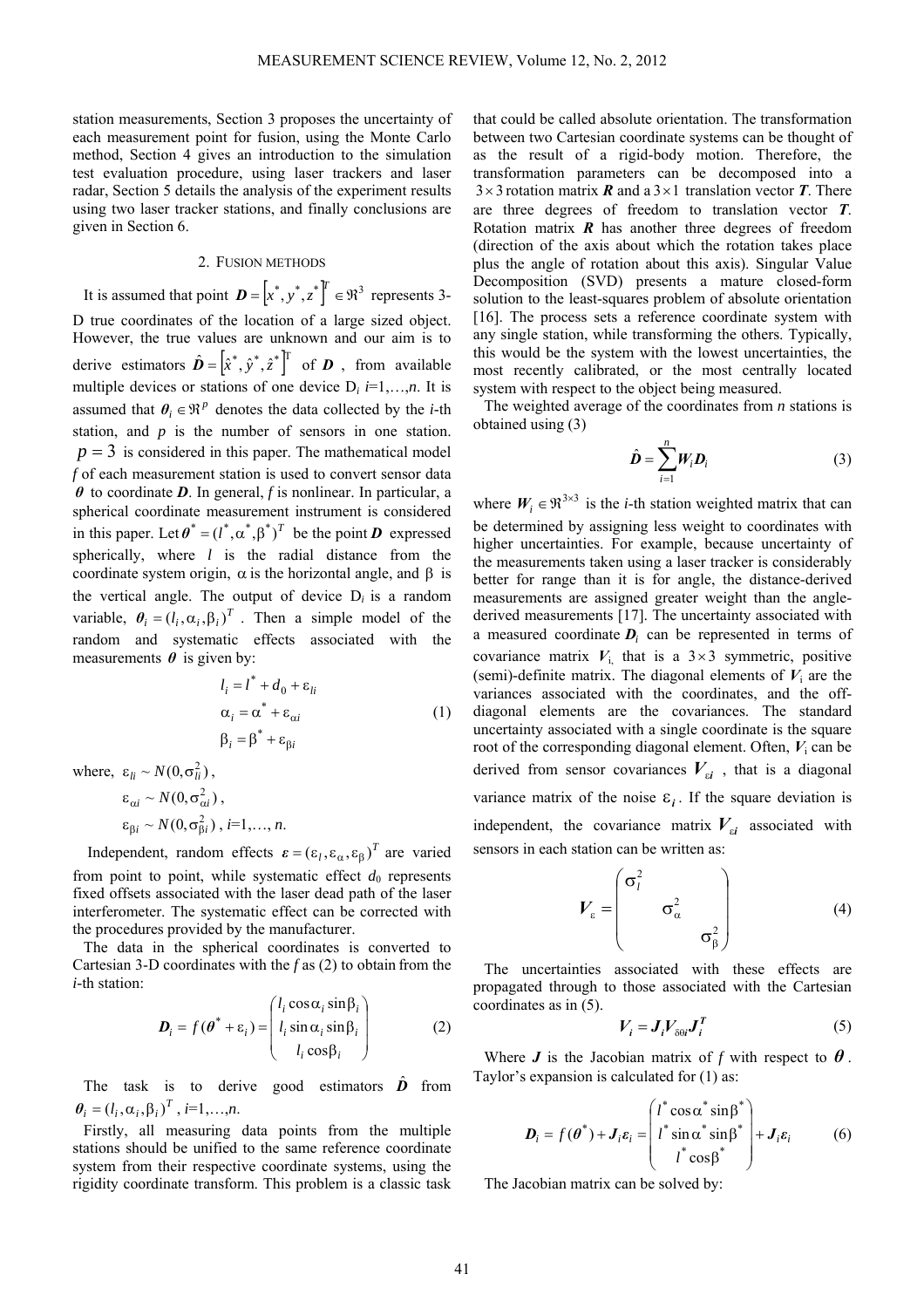$$
\boldsymbol{J}_{i} = \frac{\partial f}{\partial \theta} = \begin{bmatrix} \frac{\partial x}{\partial l} & \frac{\partial x}{\partial \alpha} & \frac{\partial x}{\partial \beta} \\ \frac{\partial y}{\partial l} & \frac{\partial y}{\partial \alpha} & \frac{\partial y}{\partial \beta} \\ \frac{\partial z}{\partial l} & \frac{\partial z}{\partial \alpha} & \frac{\partial z}{\partial \beta} \end{bmatrix} = \begin{bmatrix} \cos \alpha_{i} \sin \beta_{i} & -l_{i} \sin \alpha_{i} \sin \beta_{i} & l_{i} \cos \alpha_{i} \cos \beta_{i} \\ \sin \alpha_{i} \sin \beta_{i} & l_{i} \cos \alpha_{i} \sin \beta_{i} & l_{i} \sin \alpha_{i} \cos \beta_{i} \\ \cos \beta_{i} & 0 & -l_{i} \sin \beta_{i} \end{bmatrix}
$$
(7)

Therefore the weight matrix can be determined as (8):

$$
W_i = \left[\sum_{i=1}^n V_i^{-1}\right]^{-1} V_i^{-1}
$$
 (8)

Using derived weighted matrix and (3), the initial estimation of the fusion coordinate  $\hat{\boldsymbol{D}}$  is derived.

Although uncertainty is considered in the weighted matrix, this approach also disregards another uncertainty. For example, the SVD method explained above ignores that the uncertainties associated with the measured coordinates for each data point are anisotropic in the presence of errors ε . In addition, most uncertainties of the systematic effect are not considered. Even if some systematic effect can be corrected, remaining error also has uncertainty. Therefore, the fused estimate  $\hat{\boldsymbol{D}}$  and the parameters of the transformation matrices are optimized by solving nonlinear function (9)

$$
\min_{\hat{\mathbf{D}}, \mathbf{R}, \mathbf{T}} \sum_{i=1}^{n} (\mathbf{D}_i - \hat{\mathbf{D}})^T W_i (\mathbf{D}_i - \hat{\mathbf{D}})
$$
(9)

As explained above, using  $W_i$  also represents individual weight relative to all effects. Therefore residual error between multiple  $D_i$  can be minimized by this function. This problem can be posed as a nonlinear, least-squares problem that can be solved by the Levenberg-Marquardt minimization algorithm.

## 3. ESTIMATION OF MEASURING UNCERTAINTIES BASED ON MONTE CARLO SIMULATIONS

Uncertainty evaluation is a critical part of multi-sensor data fusion techniques. These include not only the uncertainty of the individual instruments' measurements, but the uncertainty of their registration and fusion to the other instruments. The covariance matrix of optimized coordinates can be computed as:

$$
V = (J^T J)^{-1}
$$
 (10)

However, it is difficult to obtain the Jacobian matrix in a nonlinear function optimization process [18]. Therefore, the GUM appendix gives a framework for the expression of the measurement uncertainty based on the Monte Carlo (MC) method [19-20]. The fundamentals of this technique are that the uncertainty of a particular coordinate measurement is simulated using knowledge of the position of the measurement instrument and the uncertainty of sensors in the instrument. The MC method repeats simulated measurements, each consisting of the nominal measurement value with random noise of the sensor added to it. Therefore, the MC method can propagate the probability density function (PDF) of each input quantity, from each coordinate acquisition station, directly to the total measurement set through the measurement model [21-23].

Each series of measurements for all the points from a single measurement station represents one point group around the nominal point, which is illustrated as scatter. The uncertainty scatter is a graphical representation of the uncertainty of each measurement, and additionally allows the uncertainty of the measurement to be estimated by directly measuring the dispersion of these points. A graphical representation of the uncertainty is helpful for properly representing the uncertainty interactions of nonlinear fusion from multiple stations [24].

The steps of the uncertainty estimation of the fusion value from MC can be summarized as follows:

- (1) Select a number *N* of trials.
- (2) Generate a random draw  $\theta_{1i}$  for *i*-th station input quantity  $\boldsymbol{\theta}^*$  from its assigned PDF.
- (3) Propagate the random value  $\theta_{1i}$  to obtain the output quantity value  $\mathbf{D}_{1i} = f(\theta_{1i})$ . For each station except the first, all associated measurements are transformed to fusion  $\mathbf{D}_1$ .
- (4) By repeating the process *N* times, the repeated transformation and fusion generate a composite scatter  $\vec{\bm{D}}_j = 1, \ldots, N$ .
- (5) Take the mean of these values of  $\hat{\boldsymbol{D}}_i$  as the measurement result  $\hat{\boldsymbol{D}}$ .
- (6) Take the standard deviation of the  $\hat{\boldsymbol{D}}_i$  as the standard uncertainty  $u<sub>p</sub>$  of the fusion measurements  $\hat{D}$  from multiple stations.

The large number *N* and heavy density of the scatter diagram will take much operational time, while a few points could not reflect the uncertainty accurately [25]. To determine the adequate number of trials *N* to produce stable results, different numbers of trials can be selected. The relation between the uncertainty analysis and scatter diagram density by simulation is shown in Fig.1. Therefore, we should choose an appropriate value, but not many times over. In the framework of this study, approximately 500 trials were found to be sufficiently stable.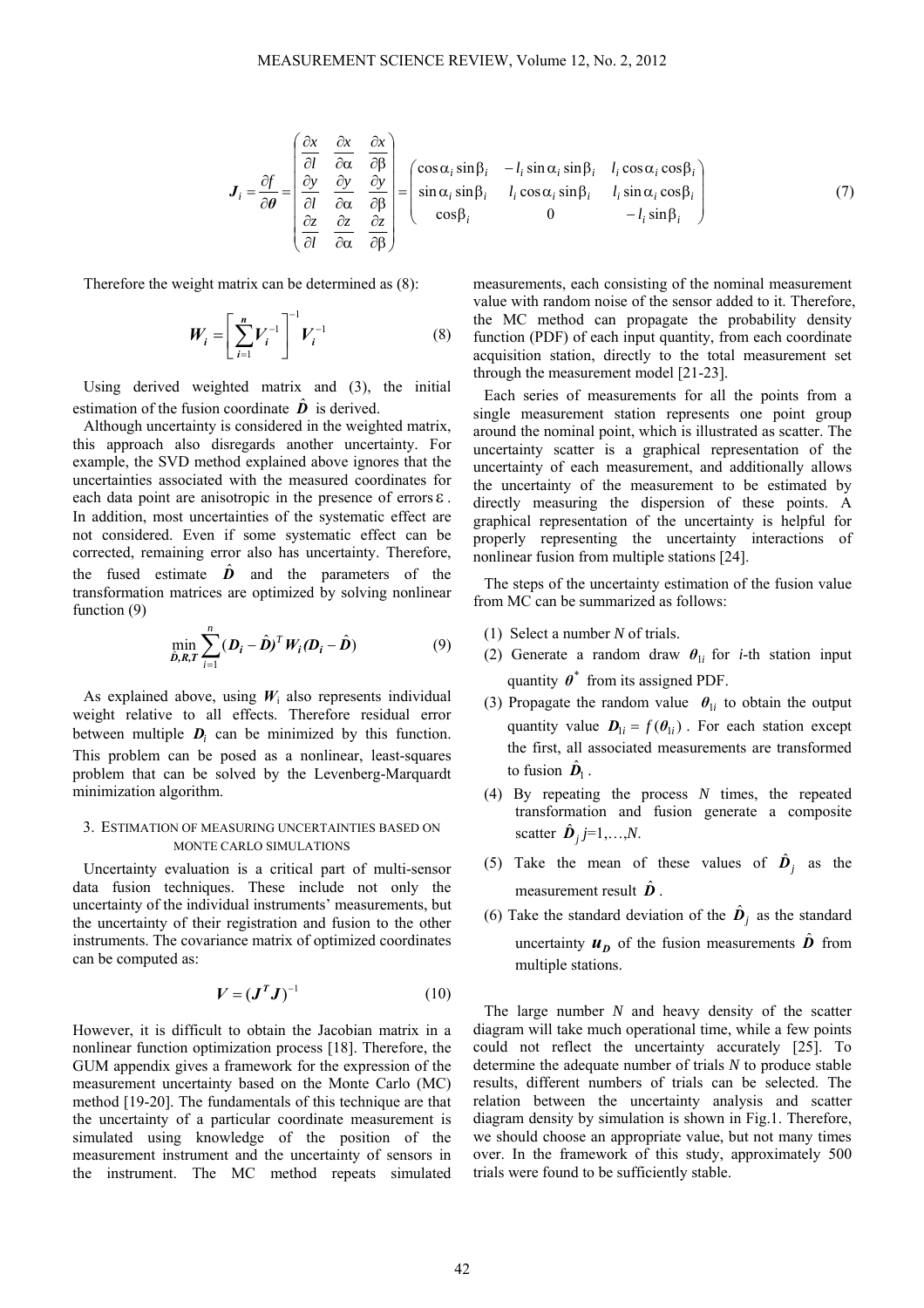

Fig.1. Simulation analysis of scatter diagram density.

## 4. SIMULATION

In order to test the fusion method, simulated data from laser radar and laser trackers was generated. The actual position of the measurement instrumentation in the simulated measurement configuration is placed at  $(0,0,0)^T$ . Typically, laser radar and laser trackers make measurements of the target coordinates in spherical coordinates, with uncertainties of the range and two angles that vary as a function of the range. The nominal position of the measured point coordinate is set as

$$
(l^*, \alpha^*, \beta^*)^T = (1000, -45^\circ, 45^\circ)^T
$$
.

The actual point was randomly deviated from the ideal point with a random error that has a standard deviation of  $\sigma$  .

The laser tracker provides an accurate estimate of the range with relative uncertainties of  $σ<sub>l</sub> = 10μm + l · 0.8μm/m$ , but with poor angular direction estimates and with uncertainty of  $\sigma_{\alpha} = \sigma_{\beta} = 1'$ . Instead, the laser radar determines the angular direction with a higher than standard angular uncertainty of  $\sigma_{\alpha} = \sigma_{\beta} = 0.5'$ , when compared to the laser tracker. The standard deviation for the uncertainty in the range was 0.3 mm plus 1 ppm. If these two observations are correctly associated, then the combination of the two sensors' data provides an improved determination of location in comparison to results that could be obtained by either of the two independent instruments.

The uncertainty scatter diagrams for the same measuring point using the laser radar measurements alone, laser tracker measurements alone and the combination of both, are shown in Fig.2, 3, and 4, respectively.

Uncertainty scatters indicate directly the strength of the fusion analysis. The standard uncertainty of point from the laser tracker station is  $u_{D1} = 0.02$  mm. Standard uncertainty of point from the laser radar station is  $u_{D2} = 0.10$  mm. Standard uncertainty of point from fusion method is  $u_{D3} = 0.01$  mm.



Fig.2. Uncertainty scatter diagram of laser tracker.



Fig.3. Uncertainty scatter diagram of laser radar.



Fig.4. Uncertainty scatter diagram of fusion coordinate.

## 5. PRACTICAL EXPERIMENTS

An experiment was conducted with the FARO Xi laser tracker, which was placed in two positions to measure 5 points that covered a  $5m \times 5m \times 2m$  metrology volume.

The data was analyzed using techniques based on the covariance matrix to get result  $s_1$ , and using the MC method to get  $s_2$ , as shown in Table1.

Results show that the difference between  $s_1$  and  $s_2$  is small enough, therefore the MC method is an accurate covariance matrix. In addition, uncertainty of fusion coordinates is lower than with any single station.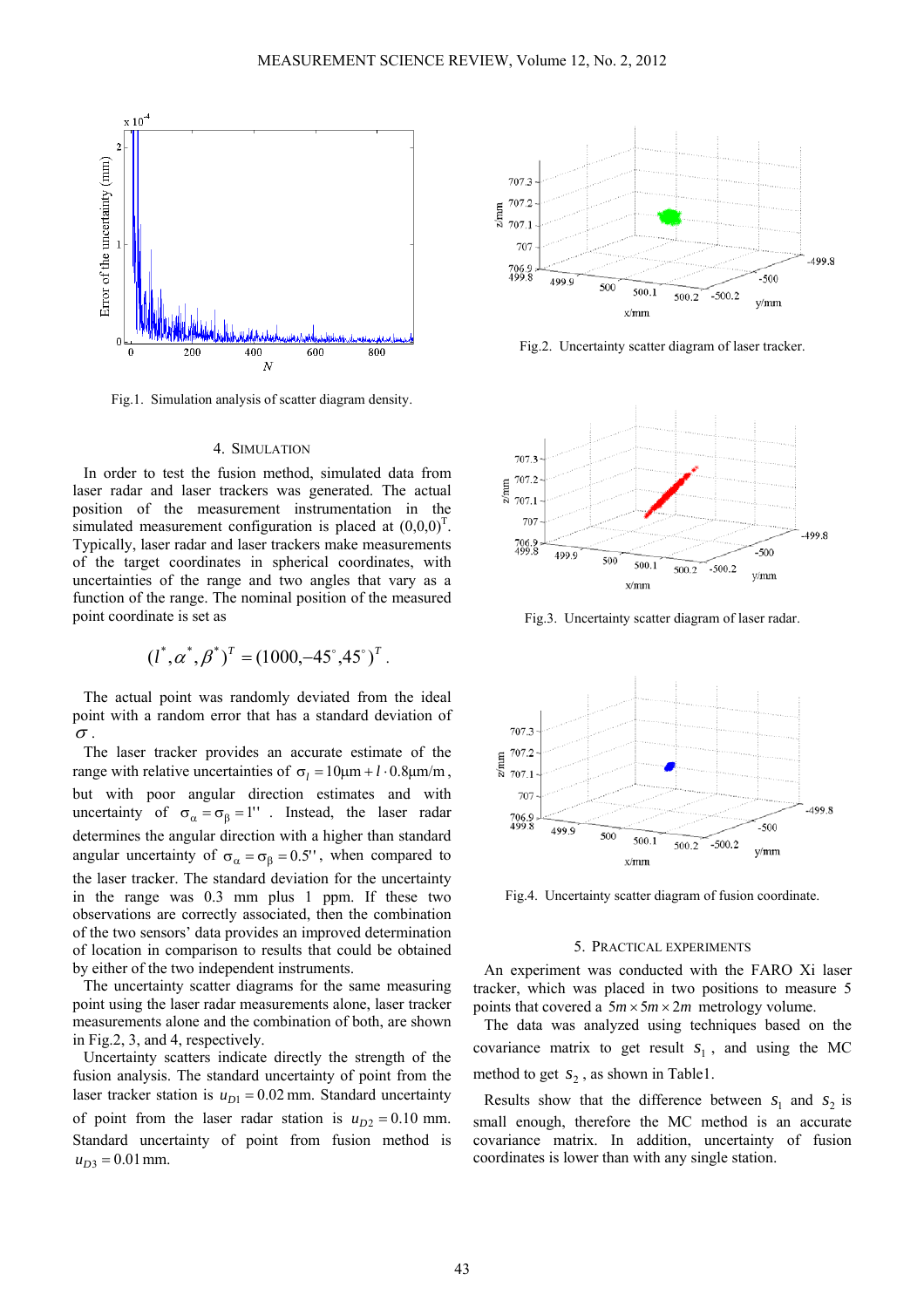|           | Number | s <sub>1</sub> | s <sub>2</sub> | $S_1-S_2$ |
|-----------|--------|----------------|----------------|-----------|
| Station 1 | 1      | 4.04           | 3.99           | 0.05      |
|           | 2      | 1.75           | 1.75           | 0.00      |
|           | 3      | 10.59          | 10.86          | $-0.27$   |
|           | 4      | 7.02           | 6.83           | 0.18      |
|           | 5      | 17.94          | 17.94          | 0.00      |
| Station 2 | 1      | 1.33           | 1.30           | 0.03      |
|           | 2      | 1.79           | 1.83           | $-0.05$   |
|           | 3      | 3.14           | 3.24           | $-0.10$   |
|           | 4      | 61.77          | 61.68          | 0.09      |
|           | 5      | 17.71          | 17.94          | $-0.23$   |
| Fusion    | 1      | 1.22           | 1.17           | 0.05      |
|           | 2      | 1.16           | 1.20           | $-0.04$   |
|           | 3      | 2.95           | 3.07           | $-0.11$   |
|           | 4      | 6.92           | 6.79           | 0.14      |
|           | 5      | 12.55          | 12.68          | $-0.13$   |

Table 1. Results of two station fusion using covariance matrix and MC (μm)

### 6. CONCLUSIONS

This paper describes the methodology for deriving the optimal estimation of the point sets from several spherical coordinate instrument locations. All data in each station was transformed into a common coordinate system based on the SVD method. The measuring model was established. The individual variance matrix associated with a spherical coordinate measurement system is propagated to the covariance matrix associated with measured point coordinates, to get its weighted matrix for averaging the data that was initially measured. Furthermore, a nonlinear optimized mean is used for deriving optimized coordinates to minimize residual error. By statistically processing each observation, the MC method can be used to estimate the overall uncertainty, to avoid the complex Jacobian Matrix. We illustrate the method to simulate measurements using laser trackers and laser radar. Results show that standard uncertainty of point from 0.02 mm and 0.10 mm with the laser tracker station and the laser radar station, respectively, was reduced to 0.01 mm with the fusion method. Two laser tracker stations were used in this experiment. We can conclude that the fusion method provides an improved degree of precision over simply averaging measured values. The MC method is easily applicable for evaluating the uncertainty of weighted combined coordinates.

Future research will concentrate on extending the fusion method to handle other non-spherical coordinate measurement instruments, such as vision metrology.

## ACKNOWLEDGMENT

This study was supported by the National Natural Science Foundation of China (Grant No. 51105274), and Tianjin Research Program of Application Foundation and Advanced Technology (No. 11JCYBJC01000).

#### **REFERENCES**

- [1] Estler, W.T., Edmundson, K.L., Peggs, G.N., Parker, D.H. (2002). Large-scale metrology - an update. *CIRP Annals-Manufacturing Technology*, 51 (2), 587-608.
- [2] Luo, R.C., Yih, C.-C., Su, K.L. (2002). Multisensor fusion and integration: Approaches, applications, and future research directions. *IEEE Sensors Journal*, 2 (2), 107-119.
- [3] More, K., Ingman, D. (2008). Quality approach for multi-parametric data fusion. *NDT&E International*, 41 (3), 155-162.
- [4] Hall, D.L., Llinas, J. (1997). An Introduction to multisensor data fusion. *Proceedings of the IEEE*, 85 (1), 6-23.
- [5] El-Hakim, S.F. (2001). Three-dimensional modeling of complex environments. In *Videometrics and Optical Methods for Three Dimensional Shape Measurement*, 20-26 January 2001. SPIE Vol. 4309, 162-173.
- [6] Wendt, A., Rosing, C., Weisensee, M. (2002). Comparison of different sensor types and validation of an approach for multi sensor fusion. In *Close-Range Imaging, Long-Range Vision*, 2-6 September 2002, 105-109.
- [7] Johnson, A.E., Manduchi, R. (2002). Probabilistic 3D fusion for adaptive resolution surface generation. In *IEEE Proceedings of the International Symposium on 3D Data Processing Visualization and Transmission*, 19-21 June, 2002, 578-587.
- [8] Luhmann, T. (2010). Close range photogrammetry for industrial applications. *ISPRS Journal of Photogrammetry and Remote Sensing*, 65 (6), 558-569.
- [9] Beraldin, J.A. (2004). Integration of laser scanning and close-range photogrammetry – the last decade and beyond. In *Proceedings of the XXth ISPRS Congress*, 12-23 July, 2004, 972-983.
- [10] Joseph, M.C. (2002). *Quantifying Coordinate Uncertainty Fields in Coupled Spatial Measurement Systems*. Doctor of Philosophy, Virginia Polytechnic Institute, Virginia*,* United States of America.
- [11] Zhuang, H.Q., Motaghedi, S.H., Roth, Z.S., Bai, Y. (2003). Calibration of multi-beam laser tracking systems. *Robotics and Computer Integrated Manufacturing*, 19 (4), 301-314.
- [12] Zhang, D.F., Rolt, S., Maropoulos, P.G. (2005). Modelling and optimization of novel laser multilateration schemes for high-precision applications. *Measurement Science and Technology*, 16 (12), 2541–2547.
- [13] Forbes, A.B., Hughes, B., Sun, W.J. (2009). Comparison of measurements in co-ordinate metrology. *Measurement*, 42 (10), 1473-1477.
- [14] Predmore, C.R. (2010). Bundle adjustment of multiposition measurements using the Mahalanobis distance. *Precision Engineering*, 34 (1), 113-123.
- [15] Weckenmann, A., Jiang, X., Sommer, K.D., Neuschaefer-Rube, U., Seewig, J., Shaw, L., Estler, W.T., (2009). Multisensor data fusion in dimensional metrology. *CIRP Annals - Manufacturing Technology*, 58 (2), 701-721.